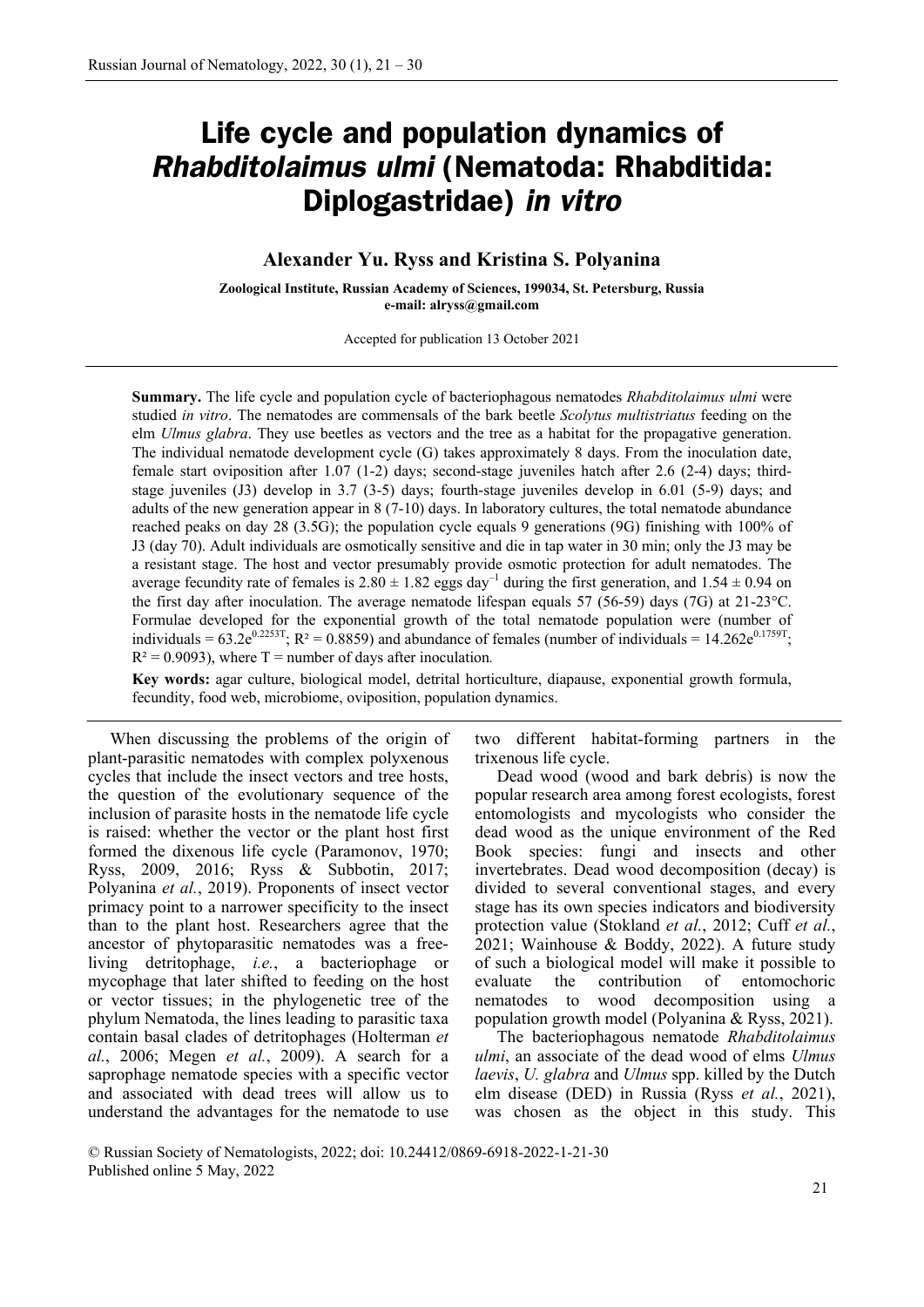nematode was found in St. Petersburg and in Leningrad, Moscow, and Voronezh regions, as well as in Dagestan (Ryss *et al.*, 2021; Ryss unpublished), where it was collected together with *Bursaphelenchus ulmophilus* (Ryss *et al.*, 2015). The nematode has specific vectors, the beetles *Scolytus multistriatus* and *S. scolytus* (Rühm, 1956; Ryss *et al.*, 2021).

The research is aimed: (*i*) to calculate the parameters of the individual life cycle of *R. ulmi*; (*ii*) to construct a population growth model *in vitro* under the conditions of initial food abundance and an inoculum of adult males and females; and (*iii*) to determine the number of generations in the population cycle, the lifespan of females, and the final population structure when food resources are exhausted.

# **MATERIAL AND METHODS**

**Taxonomy***. Rhabditolaimus ulmi* (Goodey, 1930) Susoy and Herrmann, 2012. Phylum Nematoda. Class Chromodorea. Order Rhabditida. Family Diplogastridae.

**Isolate origin.** The nematodes were collected in September 2019, in park of the State Forest Technical University, St. Petersburg, Russia, GIS: 59.991923°N, 30.342697°E, from old elm *Ulmus glabra* Huds., killed by DED. The Baermann funnel modification technique (Ryss, 2017a) was used for extraction from bark, phloem and sapwood with larvae and imagoes of the smaller European elm bark beetle *Scolytus multistriatus* (Marsham, 1802). The nematode isolate was propagated in potato sugar agar media (PSA) with an annual passage *via* multiplication in fresh elm branch pieces of 5-8 mm diam. It is maintained in the Nematode Living Cultures Collection of the Zoological Institute of the Russian Academy of Sciences.

**Preparation of the agar media.** Forty g of peeled potatoes were cut into  $1 \text{ cm}^3$  cubes, boiled for 40 min in 200 ml of tap water and mashed with a press; the solution was filtered through two layers of gauze and poured into a heat-resistant container. Ten ml of glycerol, 4 g of sucrose and 4 g of agar were added to the hot solution, stirred until the reagents were dissolved, tap water was added to give a final volume of 200 ml, and sterilised for 40 min in an autoclave at 130°C and pressure of 354 kPa (3.5 atm). The autoclaved solution was poured at 80°C into 6 cm diam. Petri dishes in a sterile microbiological box. The agar layer was very thin (1-2 mm) for subsequent observation of nematodes. Observations were carried out at room temperature of 22 (21-23)°C.

Petri dishes with 2% PSA were kept until the bacterial feed mixture (BFM) was sown. The mixture was collected with an inoculation loop from the nematode standard source culture and spread evenly over the surface of the PSA with an addition of 40 μl of distilled water. The seeded dishes were placed in an incubator at 38°C for 3 days. During this time, the grown bacterial mixture covered the surface of the agar.

The BFM cultures consisted of nematode ectosymbiont bacteria and they gave the best results for reproduction of *R. ulmi*. The standard *Escherichia coli* cultures on LB medium (Lysogeny broth, Sambrook *et al.*, 1989), and direct seeding of nematodes on sterile PSA with the assumption that ectosymbiont bacteria will propagate and provide nematodes with food, as has been shown for cultures of *Panagrolaimus detritophagus* (Polyanina & Ryss, 2021), were also tested.

**Identification of nematode stages.** Stages were identified by size, corresponding to the morphometric data for juveniles at different stages (second- (J2), third- (J3) and fourth-stage (J4) juveniles) (Table 1). The morphology of juveniles during their moults was studied initially; the first moult occurred inside the eggshell, the three subsequent moults took place after hatching, in PSA medium (Ryss *et al.*, 2021). In addition to differences in body length, juveniles differ in the size of the genital primordia. The adult individuals are the largest, with external copulatory organs that are absent in juveniles, namely the spicules in males and the vulva in females.

**Inoculation.** Three days before an inoculation date, Petri dishes with 2% PSA medium were seeded with a bacterial feed mixture (BFM) and placed in an incubator at 38°C and on the day of inoculation the dishes were transferred to the room temperature. Fifty actively moving adult individuals were picked out with an entomological needle from the source nematode culture in a ratio 30 females: 20 males. Nematodes were picked out directly from the source culture to avoid contact with tap water, because the nematodes were immobilised and died in tap water in 5-30 min. The method of collecting of nematodes before inoculation in a 20 µl drop of tap water was also tested.

**The study of individual development.** During the 3 days nematodes produced many eggs; 5-20 eggs in a drop of tap water were transferred to a new Petri dish with PSA medium to study moults and individual development. There were 10 replicates.

**The study of population dynamics.** Initially, during the first generation, there was no difficulty to count numbers of nematodes and their eggs for the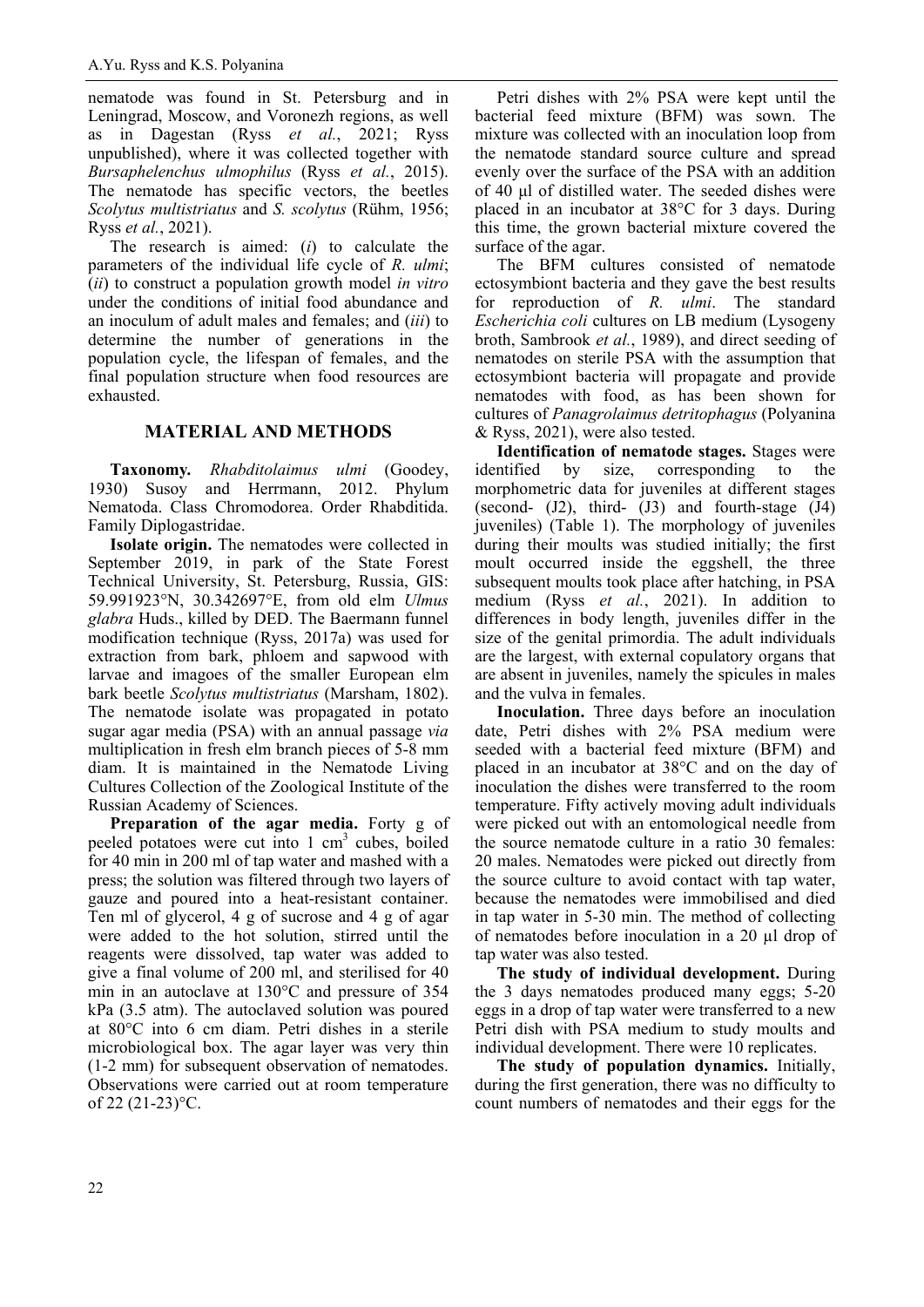whole Petri dish area, and to sort the nematodes into stages. However, precise counting of subsequent generations was impossible without extraction, which would disturb the microbiome in a Petri dish. Thus, nematodes were counted without removal from the medium, in a random sample of 20 light fields (each 3 mm<sup>2</sup>) using the  $10\times$  objective of a compound microscope (Mikmed-6 var-7, LOMO-Microsystems; lomo-microsystems.ru). The nematode distribution pattern was not aggregated but random, differing from the agglomeration spots of *P. detritophagus* (Polyanina & Ryss, 2021).

The number of nematodes grouped by life-cycle stages was summarised for 20 light fields and these values were recalculated for the entire Petri dish area. Population dynamics were monitored in 15 Petri dishes at the following days after inoculation: 1, 2, 3, 4, 5, 6, 7, 8, 10, 14, 21, 27, 35, 42, 49, 56, 63, 70, 77, 84 and 91 days.

**Monitoring during the first generation.** An inoculation of nematodes synchronised at the adult stage makes it possible to calculate the time of one generation by the date of the first noticeable increase in the number of adults. We used the moment of doubling the number of adult females (60 or more for the inoculum of 30 females) as the time of one generation. During this time, the inoculated females, on average, laid at least one egg per female from which a young female of the new generation developed. A count of juvenile stages on the date preceding the appearance of adults of the second generation makes it possible to calculate the total number of eggs produced by the 30 inoculated females during the first generation time.

We used the same approach to find out the timing of the developmental phases (juveniles and males) in the population. When the number of juvenile stages (J2, J3 or J4) in a Petri dish first exceeded the number of inoculum females (30) and the juveniles were evenly distributed throughout the dish area, we considered this date to be the average time of a transformation to a given juvenile stage.

**Female fecundity definition.** Two methods were used to calculate female fecundity: *i*) 1 day after inoculation, the number of eggs laid in the Petri dish was counted and divided by the number of females in an inoculum (30); *ii*) the day before emergence of the second generation females (G-1), the total number of eggs and juveniles of different stages were divided by the number of females in the inoculum (30) and the number of days, G-1. The juvenile stages were determined using the body size groups, and size and position of the genital primordium (Table 1).

The following formula was used to calculate female fecundity:

 $F(egg+jj) = [N(Egg)+N(J2)+ N(J3) + N(J4)$  $1/N(f) \times T$ ; where  $F(egg+ji)$  – an average fecundity per day; N(Egg) – number of eggs counted in the final day of T;  $N(J2)$  ...  $N(J4)$  – number of juveniles of each stage counted in a day;  $N(f)$  – number of inoculated females (30);  $T$  – number of days from the date of inoculation until the day of counting, *i.e.*, a day before the emergence of the second generation females  $(T = G-1)$ .

**Determining the time of the end of the population cycle.** When the total abundance of nematodes and the total number of juveniles ceased to increase, and the eggs did not contain live juveniles, we considered the population cycle was completed due to the exhaustion of food resources by the increased population.

| Character/stage       | J2               | J3               | J <sub>4</sub>   | Male              | Female            |
|-----------------------|------------------|------------------|------------------|-------------------|-------------------|
| n                     | 10               | 11               | 10               | 20                | 20                |
| Body length (L)       | $290.2 \pm 31.4$ | $354.4 \pm 38.6$ | $526.4 \pm 66.8$ | $715.0 \pm 148.0$ | $804.6 \pm 139.2$ |
|                       | $(246-352)$      | $(298-423)$      | $(409-666)$      | $(557-1007)$      | $(633-1012)$      |
| Body diam.            | $7.8 \pm 1.2$    | $9.6 \pm 1$      | $12.6 \pm 1.4$   | $20.7 \pm 5.2$    | $27.0 \pm 7.0$    |
|                       | $(5.5-10.5)$     | $(7.5-12.0)$     | $(9.5-16.5)$     | $(15.5 - 28.0)$   | $(19.0 - 36.0)$   |
| Genital primordium,   | $7.7 \pm 1.7$    | $13.4 \pm 6.8$   | $100.8 \pm 63.0$ | $411.0 \pm 100.0$ | $403.0 \pm 172.7$ |
| length(GPL)           | $(5.5-10.5)$     | $(6.0-29.0)$     | $(11.0 - 170.5)$ | $(295-586)$       | $(204 - 760)$     |
| Genital primordium,   | $3.5 \pm 0.8$    | $5.1 \pm 1.5$    | $6.9 \pm 1.3$    | $19.0 \pm 8.8$    | $27.6 \pm 9.0$    |
| width (GPW)           | $(2.0-4.5)$      | $(3.0 - 7.0)$    | $(4.0-10.5)$     | $(9.5 - 35.5)$    | $(15.5 - 39.0)$   |
| Ratio: body           | $37.5 \pm 2.7$   | $37.3 \pm 3.8$   | $41.7 \pm 2.9$   | $35.1 \pm 4.4$    | $30.6 \pm 4.6$    |
| length/body diam. (a) | $(33.4 - 43.1)$  | $(27.9 - 43.0)$  | $(36.4 - 44.5)$  | $(27.8-39.9)$     | $(26.1 - 38.0)$   |
| GPL/GPW               | $2.3 \pm 0.5$    | $2.5 \pm 0.7$    | $14.4 \pm 8.9$   | $24.8 \pm 10.8$   | $14.7 \pm 4.4$    |
|                       | $(1.4-3.1)$      | $(1.7-4.4)$      | $(2.7 - 30.0)$   | $(13.5 - 41.4)$   | $(10.8 - 23.3)$   |
| $GPL/L$ , %           | $3 \pm 1$        | $4 \pm 2$        | $19 \pm 12$      | $60 \pm 10$       | $50 \pm 20$       |
|                       | $(2-4)$          | $(2-7)$          | $(3-37)$         | $(40-70)$         | $(30-90)$         |

**Table 1.** *Rhabditolaimus ulmi*. Developmental stages. Measurements (in μm) and indices. Values are expressed as mean ± standard deviation (range). J2, J3, J4 = second-, third- and fourth-stage juveniles, respectively (after Ryss *et al.*, 2021).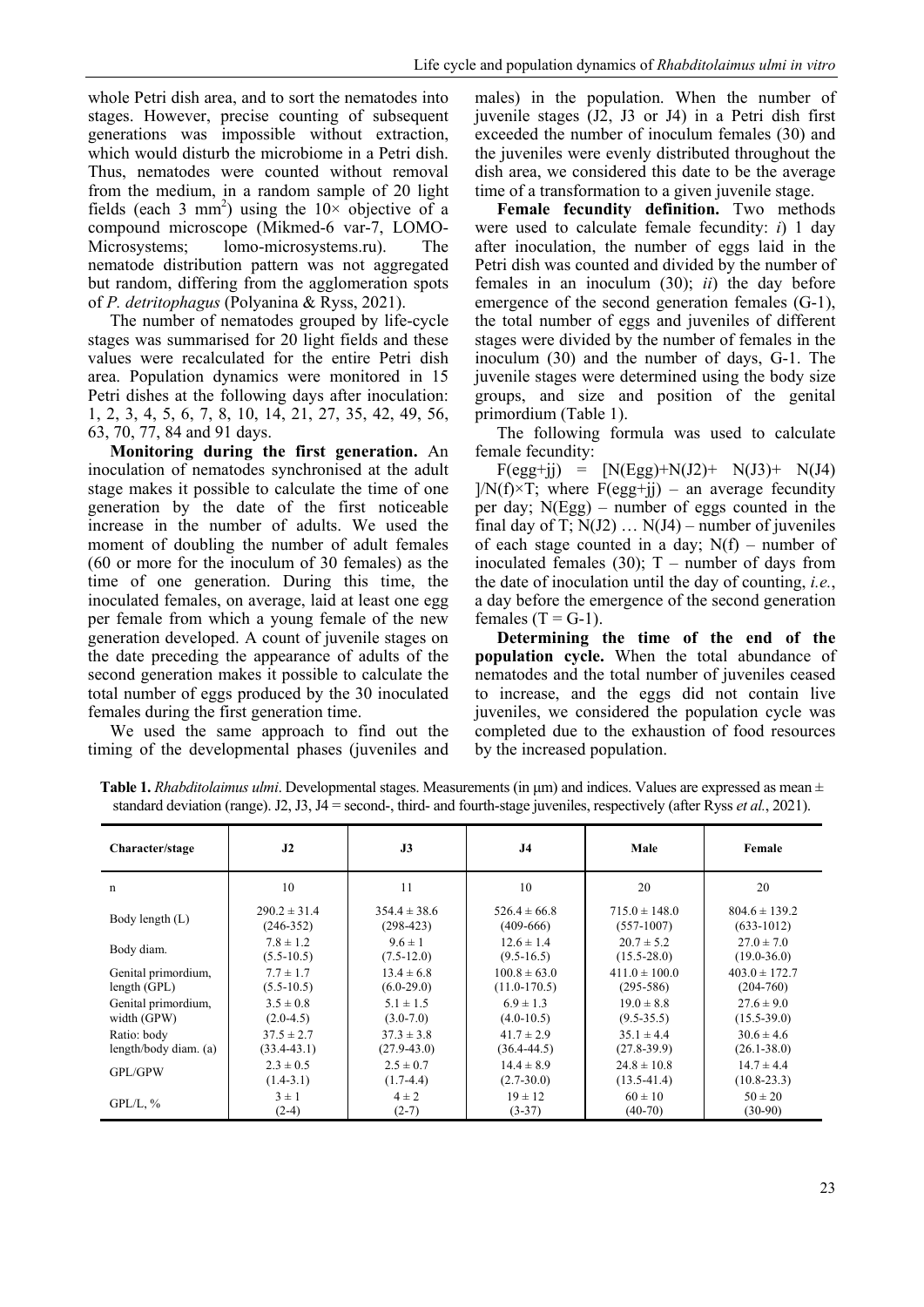After counting in the light fields, we rinsed each Petri dish with tap water five times and poured the nematode suspension from a Petri dish into a 1.5 ml Eppendorf tube, then centrifuged the tube in a Microspin FV-2400 centrifuge-vortex (Biosan) at 500 *g*; the supernatant was withdrawn with a syringe, the nematode suspension sediment was washed 5 times with tap water and centrifuged as described above, then fixed with hot TAF (4% formaldehyde with the addition of 2 ml triethanolamine (100 ml solution) $^{-1}$  as a buffer: in water bath with boiling water for 30 min) (Ryss, 2017a).

Two days after the fixation date (time of hardening of the morphological structures of fixed worms), nematodes grouped by stage were counted in 10 drops of 20 µl volume, as a control to compare with the last count in the light fields in a Petri dish. The number of nematodes detected in the 20 µl subsample was recalculated to the entire 1.5 ml microtube volume, which corresponded to the number of nematodes in the Petri dish at the last count. Permanent collection slides were made from the nematode suspension using the express method of Ryss (2017b).

Statistical calculations were performed using the MS Excel software. Calculations of the mean and standard deviation of the sample were used; Student's test (module 'Student.test') was used to assess the statistical significance values of difference between the samples.

To determine the formula of the exponential population growth (total abundance of the active worm-like stages and the abundance of females) the MS Excel graph template modules were used as well as the build-in MS Excel functions for the exponential coefficients, *a* and *b*.

The assumption of unlimited population growth according to the exponential model was used to determine the time when the saprophagous nematodes would be able to fill completely the dead tree volume. Mean elm wood volume of  $1.5 \text{ m}^3$  was taken from 'Table for calculating cubic meters of wood by tree species' (Anonymous, 2021).

**Parameters and indices.** G is the duration of ontogeny (generation), time of individual development from egg to egg. Here an equivalent parameter was calculated: the average developmental time from a female of the previous generation to a female of a subsequent generation, G (fem-fem). This is the time when the number of adult females begins to exceed the number of inoculated females twice or more. The development time to the corresponding stages (J2, J3 and J4) was determined as the period when the number of juveniles of a given stage becomes equal to or exceeds the number of inoculated females.

The inoculum is the number of active adult females and males used to start the experimental culture in agar medium. Here 30 females and 20 males were used as the inoculum.

The start of oviposition is the time (day) of the first egg laying by a group of inoculated females.

Fecundity (F) is the average number of eggs laid by single female per day calculated for the first day after inoculation and separately for the whole first generation of the population.

In the population of *R. ulmi* accumulation of eggs with arrested hatching of invasive juveniles (in diapause) was not detected, so the proportion of diapausing eggs, as determined for *P. detritophagus* (Polyanina & Ryss, 2021), was not calculated.



**Fig. 1.** *Rhabditolaimus ulmi*. Swarming (mating group of males and females), with eggs produced by females of the group. Scale 50 μm.

#### **RESULTS**

**Preliminary testing of the culture media and an inoculum sampling methods from the source culture.** The source culture was started using the extracted suspension of *R. ulmi* from a dying elm tree. The culture was propagated on the fungus *Botrytis cinerea*; during culturing the fungus was replaced by the bacterial ectosymbionts of *R. ulmi*. The 2% PSA medium with the fungus *B. cinerea* allows the successful and sustainable reproduction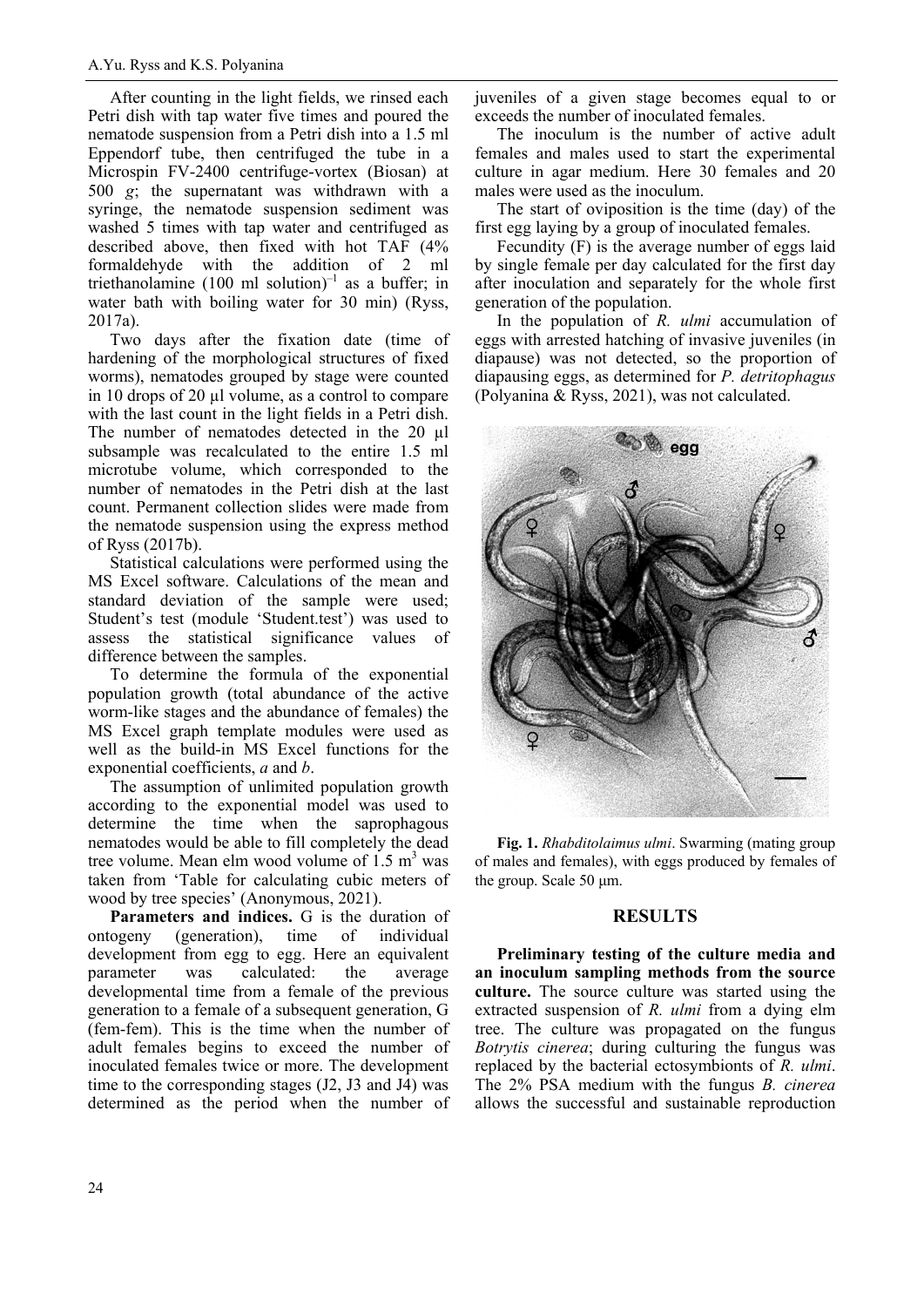of *R. ulmi*; however, it does not allow clear observation of the reproduction stages of the population, because the mycelium of the fungus is opaque. The use of standard *E. coli* on LB agar with addition of trypsin proved to be unsuccessful, since population development in most Petri dishes with this medium ceased after 7-12 days.

The inoculation of undefined remaining bacterial mixture from the old most successful source cultures of *R. ulmi* on sterile 2% PSA medium proved to be a productive and sustainable technique. When this medium was placed in an incubator (38°C, for 3 days), the bacterial mixture of ectosymbiont bacteria formed a transparent film. If some nematodes from the source medium got into the mixture, they died within 2-4 h at 38°C in the thermostat and only bacteria suitable for nematode feeding and active growth remained in the medium; these were used for the BFM culture.

A real problem was that inoculated adult females and males, as well as J2 and J4 died from osmotic shock within 5-30 min when placed in a drop of tap water. Females burst during oviposition. Only the J3 remained active. Replacing the tap water with Prescott and James medium (PJ; https:// www.ccap.ac.uk/wp-content/ uploads/ MR\_PJ. pdf) kept the nematodes alive, but the nematode females did not lay eggs after the use of this medium. Ringer solution (RS) was also tested in two modifications: for humans and for invertebrates. However, in both RS modifications the nematodes also died in 30 min. The use of 2% PSA prepared on the RS for invertebrates was also unsuccessful: BFM did not grow on this medium. Therefore, picking out the adult females and males directly from the medium of source culture and the direct transfer into 2% PSA medium with the previously grown BFM was used.

Additionally, the individual development could not be traced from the egg to adult nematode using the water drop method. All observations were made here at the population level. The timing of the hatching process on the agar slice coincided with the population growth data and was combined with the latter (Table 2).

**Parameters of individual development.** The correspondence of juvenile stages to their size groups was used for population observations (Table 1). The first moult takes place within the egg; after hatching the J2 emerges from the egg, further developing in a series of moults into J3, J4 and male and female adults. The latter lays eggs from which the next generation juveniles hatch.

The mean development time from egg to a new generation egg was 8 days (Table 2). The starting point is the introduction of nematode inoculum into the culture. The initial delay period of  $1.07 \pm 0.25$ days is associated with the need for mating and the subsequent maturation of the egg in the female body (Fig. 1). Although the developmental time ranges of different stages overlap, they are significantly different ( $P < 0.05$ ; t-test).

**Table 2.** *Rhabditolaimus ulmi*. Scenario of individual development (days). Values are expressed as: mean ± standard deviation (range). J2, J3, J4 = second-, third- and fourth-stage juveniles, respectively.  $G$  – number of days of in one generation; timing of a population development after inoculation of 50 adult individuals: 30 females and 20 males; n = number of individuals during monitoring. F(1d) and F(G) are a fecundity, *i.e.*, the number of eggs per day laid by one female during the first day after inoculation of adults and a mean fecundity calculated for a whole period of first generation, respectively.

| <b>Character</b> | n   | <b>Population studies</b>   |  |
|------------------|-----|-----------------------------|--|
| Egg laying start | 693 | $1.07 \pm 0.25$ (1-2)       |  |
| J2               | 399 | $2.56 \pm 0.53$ (2-4)       |  |
| J3               | 290 | $3.70 \pm 0.96$ (3-5)       |  |
| J4               | 237 | $6.01 \pm 0.67$ (5-9)       |  |
| G-Females        | 89  | $7.83 \pm 1.32$ (7-10)      |  |
| G-Males          | 82  | $7.98 \pm 1.38$ (7-10)      |  |
| F(1d)            | 10  | $1.54 \pm 0.94$ (0.37-3.33) |  |
| F(G)             | 10  | $2.80 \pm 1.82$ (1.11-6.06) |  |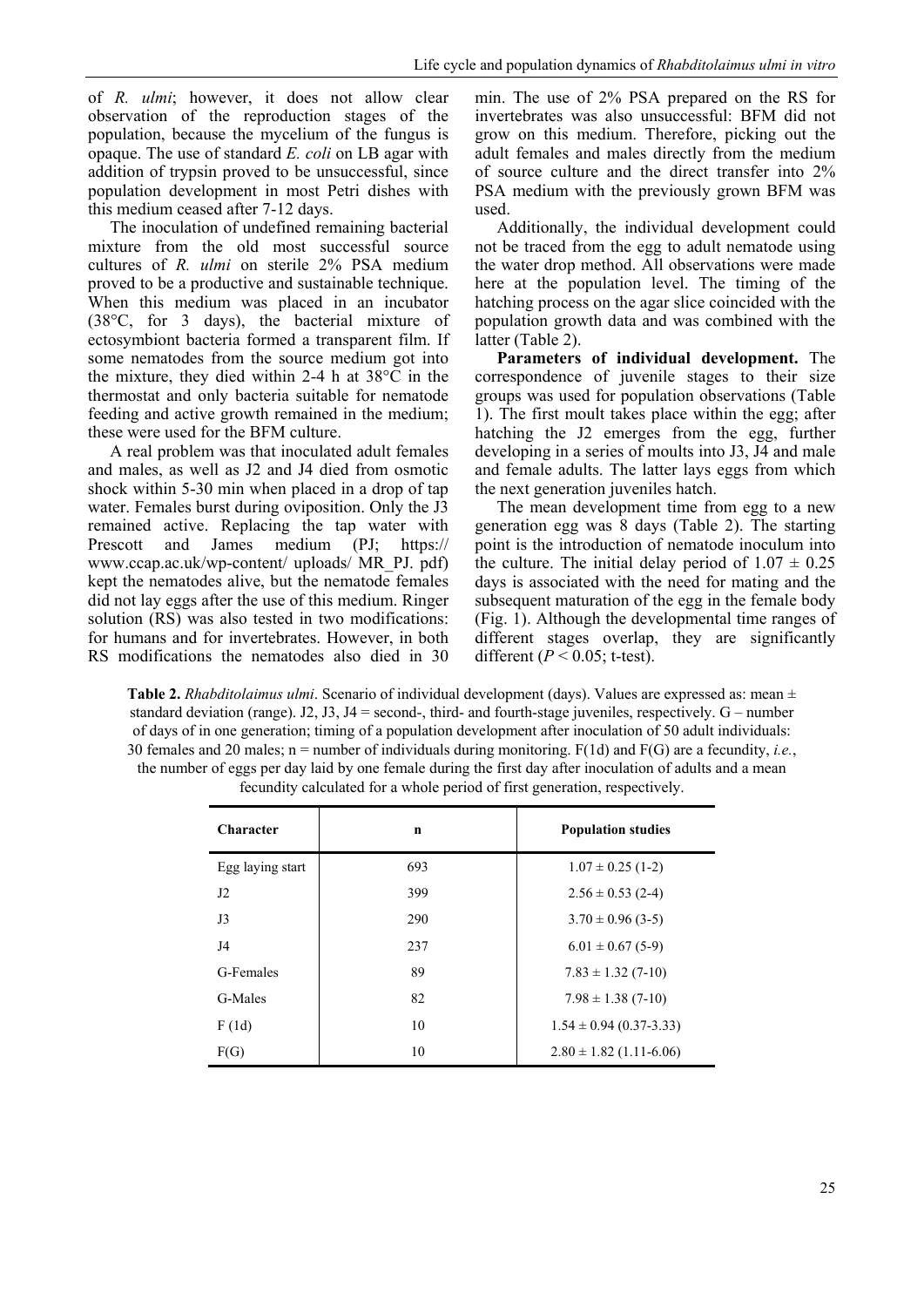The average fecundity per female also differs in two different estimates:  $1.54 \pm 0.94$  days when counted on the first day after inoculation of females and males, and  $2.80 \pm 1.82$  days for the whole period of first generation. This difference was expected, because in a new medium the establishment of mating structure and egg maturation within a female body need some time.

**Population dynamics.** These nematodes rarely swarm to form mobile balls in which the females mate with males and lay eggs (Fig. 1). Usually the worms are evenly distributed on the agar plate in the Petri dish and quickly move across the surface. However, some groups of 1-2 males and 3-5 females were detected. Clusters of 3-10 eggs may be found because some females prefer to lay eggs in groups of 3-5 individuals.

After the first generation period ( $G = 8$  days), an exponential increase in the total number of nematodes was observed until  $28<sup>th</sup>$  day, when total abundance reached its maximum and then decreased, first slowly (28-49 days) and then rapidly (49-70 days) (Fig. 2). By day 35, the nematodes left the agar media *en masse* and emerged on the top lid of the Petri dish, where they died. From the diagram in Figures 2 and 3, we can conclude that there are no more than nine generations in the microbiome (70 days of total population cycle equals 9G, while generation period G equals 8 days); the decrease in the number of mobile stages after 28 days can be explained by cessation of egg development, a decrease in the number of females and their

proportion in the population (Fig. 3), while the proportion of J3 in the population increased to 100% with a decrease in their numbers (Fig. 4; Table 3). The J3 is the only stage of the life cycle capable of active movements in tap water, enabling their survival and transmission. By the  $42<sup>nd</sup>$  day, the eggs contained no live invasive juveniles and no J2 hatch occurred when eggs were transferred to a new 2% PSA plate.

For the period of 1-28 days, the formula for exponential growth of the abundance of total mobile stages was determined:  $N = 62.543e^{0.2267T}$ ;  $R^2 =$  $0.890$ ; N = total abundance of worm-like individuals,  $T =$  number of days after inoculation (Fig. 2). The formula for the growth of number of females (period of 1-28 days):  $N = 14.582e^{0.1729T}$ ;  $R^2 = 0.899$ .

**Lifespan of females.** Figure 3 shows that the majority of females are present in the population from 14 to 63 days. Therefore, the female lifespan in adult state is  $63-14 = 49$  days, another 8 (7-10) days is time of the individual development from egg to adult state. Consequently, female longevity is presumed to be 57 (56-59) days.

**Population growth formula applied to calculate the time to decompose the already dead wood with the nematode contribution.** Elm tree volume (mean) =  $1.50 \text{ m}^3$  (Anonymous, 2021), while the PSA media in a Petri dish equals  $14 \text{ cm}^3$ . 1.5 m<sup>3</sup> =  $1.5 \times 10^6$  cm<sup>3</sup>, which equals approximately  $10<sup>5</sup>$  volumes of the agar media in a Petri dish, the latter reaches its maximum of  $15 \times 10^3$  nematodes at  $28<sup>th</sup>$  day after inoculation.



**Fig. 2.** *Rhabditolaimus ulmi*. Changes in the total abundance of worm stages (juveniles, males and females) during the population cycle in a laboratory culture. A: During the total duration of the experiment; B: During the exponential growth phase (1-28 days). Ordinate axis: abundance, abscissa axis: number of days after inoculation with 50 adult nematodes. Error bars denote standard deviation; the smooth curve in B serves as an approximation of the exponential growth in the period up to 28 days after inoculation. Formula of the exponential growth:  $N = 63.2e^{0.2253T}$ ;  $R<sup>2</sup> = 0.8859$ ; where N = number of specimens and T = number of days after inoculation.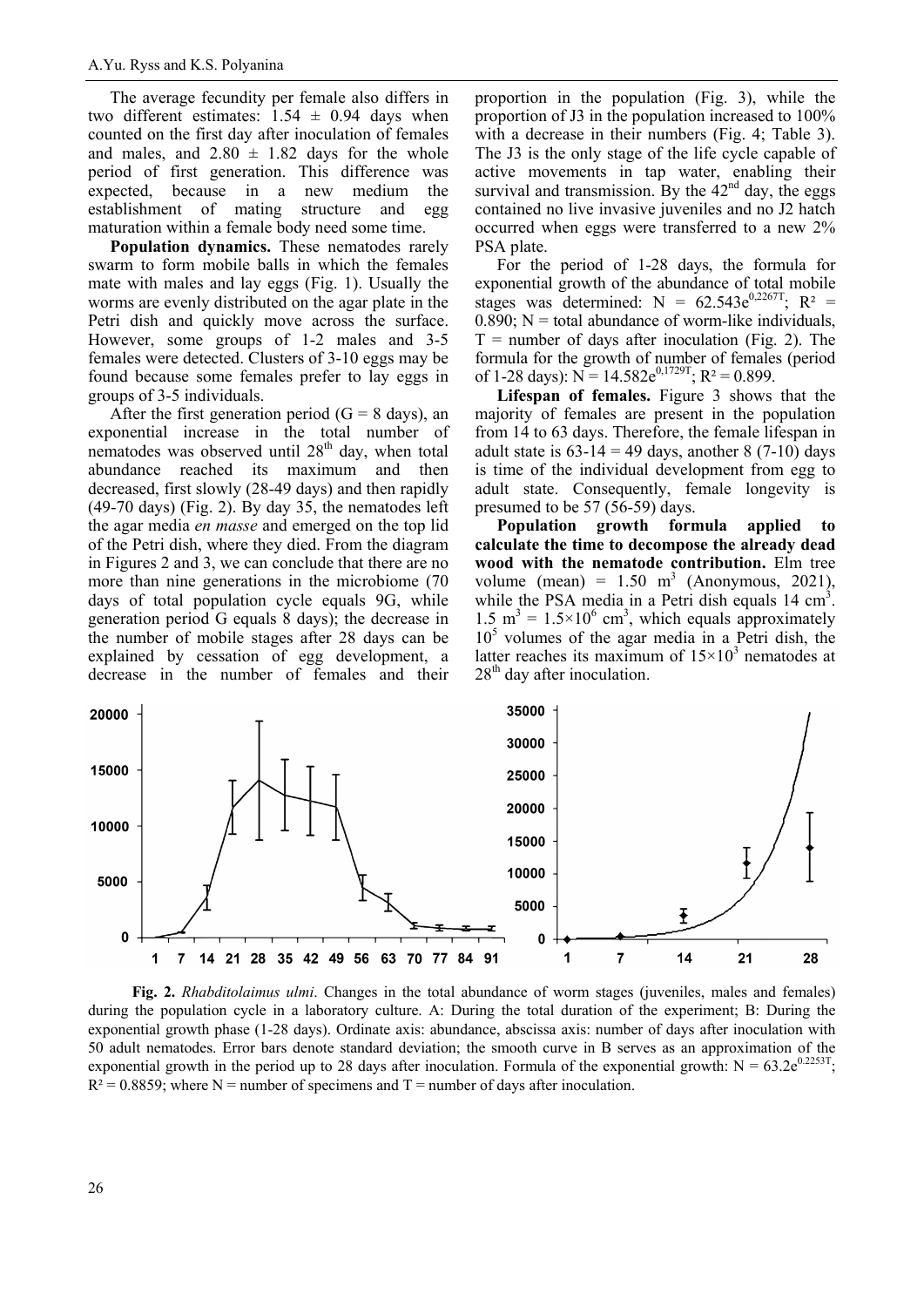

**Fig. 3.** *Rhabditolaimus ulmi*. Number of females in the population cycle in a laboratory culture. A: During population cycle; B: During the phase of exponential growth. Ordinate axis: abundance, abscissa axis: number of days after inoculation with 50 adult nematodes. Error bars denote standard deviation; in B the smooth curve serves as an approximation of the exponential growth in the period up to 28 days after inoculation. Formula of exponential growth:  $N = 14.262e^{0.1759T}$ ;  $R^2 = 0.9093$ ; where N = number of specimens; T = number of days after inoculation.

**Table 3.** *Rhabditolaimus ulmi*. Relative abundances (%) of the life cycle stages (eggs, juveniles, adults) in different phases of population dynamics. Values are expressed as mean  $\pm$  s.d.

| <b>Character</b> | Inoculation      | $8$ days $(G)$  | 28 days         | 70-91 days (the end of<br>a population cycle) |
|------------------|------------------|-----------------|-----------------|-----------------------------------------------|
| n                | 15               | 15              | 15              | 15                                            |
| eggs             | $\boldsymbol{0}$ | $24.4 \pm 12.4$ | $8.3 \pm 3.3$   | 0                                             |
| J2               | $\theta$         | $22.7 \pm 11.7$ | $21.2 \pm 6.0$  | 0                                             |
| J3               | $\theta$         | $20.3 \pm 5.8$  | $47.3 \pm 13.5$ | 100%                                          |
| J4               | $\theta$         | $9.2 \pm 2.9$   | $10.8 \pm 5.2$  | 0                                             |
| Females          | 60               | $11.8 \pm 4.8$  | $6.2 \pm 2.2$   | 0                                             |
| Males            | 40               | $11.7 \pm 5.4$  | $6.2 \pm 3.2$   | $\theta$                                      |

J2, J3, J4 = second-, third- and fourth-stage juveniles, respectively.

The quantity of nematodes which may fill the tree in case of non-arrested reproduction:  $15 \times 10^3$ individuals  $\times 10^5 = 15 \times 10^8 = 1.5 \times 10^9$  individuals.

Using the formula of the exponential population growth:  $N = 63.2e^{0.2253T}$ ;  $R^2 = 0.8859$  it is possible to calculate the time that is necessary for the nematode population to fill the tree when the nematode multiplication continues according to the exponential formula, not being restricted by food limitation.

 $T(days) = LN(N/K)/k = LN(1.5 \times 10^9/63.2)/0.2253$ = 75.4 days, or approximately 2.5 months of the warmest season when the average day temperature is higher than 21°C. While the warmest period with such temperature in the temperate climate zone is about 1 month per year, it means that nematodes and their symbionts need 2-3 years before the dead elm can be utilised by the nematodes.



**Fig. 4.** *Rhabditolaimus ulmi*. Changes in the number of third-stage juveniles during population cycle in a laboratory culture. Ordinate axis: abundance, abscissa axis: number of days after inoculation with 50 adult nematodes. Error bars denote standard deviation.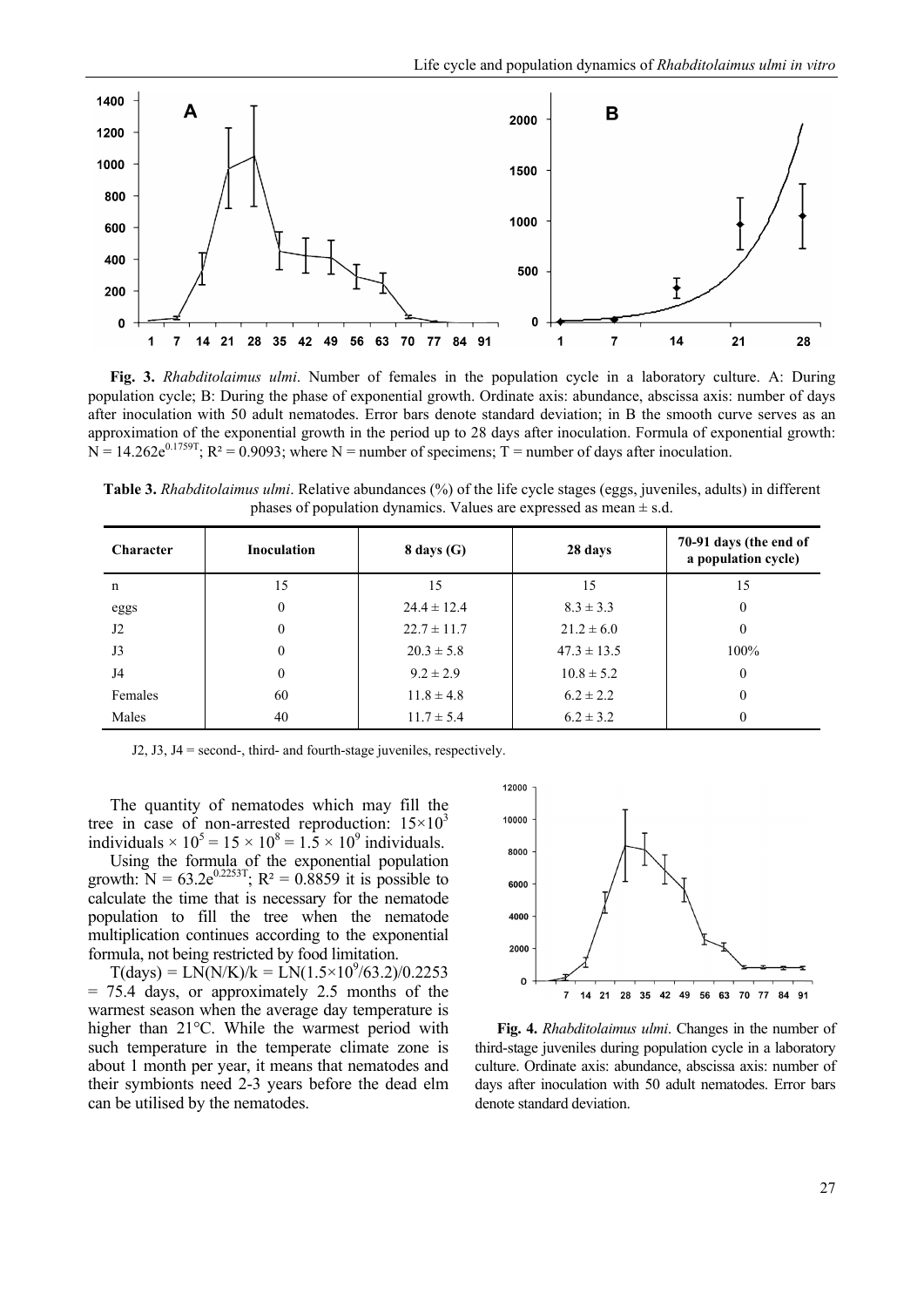# **DISCUSSION**

The nematode life cycle (G) averages 8 days. The start date of the cycle is considered here as the date of completion of the final moult of a young female or colonisation of a new substrate. From the inoculation date, the female starts oviposition in 1.07 (1-2) days; J2 hatch in 2.6 (2-4) days; J3 appear in 3.7 (3-5) days; J4 appear in 6.01 (5-9) days; and adult males and females of the new generation appear after 8 (7-10) days.

The intensive population growth lasts for 28 days (4 weeks) *in vitro* at 21-23**°**C, which corresponds to 3.5-4.0 generations. By day 35, the nematodes begin to leave the agar medium *en masse* and die; after nine generations (70 days), the population stops its development and declines. For the phase of initial population growth, the formulae of exponential growth of the total abundance of active stages and the number of females were developed.

The population cycle was completed when the population comprised 100% J3, probably the true diapause (survival) stage. Since only J3 are resistant to osmotic stress, they can be considered as the resistant stages for transmission and diapause, which is consistent with previous studies (Ryss *et al.*, 2021). The mature individuals die in tap water within 30 min, and the eggs do not contain invasive J2 and are dead. Consequently, both dwelling inside the tree bark and on the surface of the vector body provides the nematodes with an osmotic protection from an outer environment. Completion of the cycle by an increase in the number of resistant juvenile stages was found earlier for *Panagrolaimus* and *Ditylenchus* species (Perry, 1977, 1999; Perry & Moens, 2013; Polyanina & Ryss, 2021).

The fecundity of females on the first day of oviposition (one day later than inoculation to a new substrate) is  $1.5 \pm 0.9$  eggs per day; it is almost half that of the fecundity during the whole first generation (2.8  $\pm$  1.8). The increase in fecundity occurred probably due to the formation of temporary swarming groups, which were the sustainable mating and oviposition aggregations.

The average lifespan of the *Rhabditolaimus* female in an adult phase is the difference between the period of maximum population abundance (14- 63 days) and the time of reaching the high number of individuals (14 days). Taking into account the additional time of development (one more generation), the average lifespan of the nematode female is approximately equal to seven generations, *i.e.*, 57 (56-59) days at 21-23°C.

Compared to the *Panagrolaimus* population cycle *in vitro*, the *Rhabditolaimus* cycle is longer (9G *vs* 4G) and its final stages are different: in *Rhabditolaimus* these are J3, while the *Panagrolaimus* final population structure includes the diapausing eggs and J3 (Polyanina & Ryss, 2021). These differences are due to the relationships of *Rhabditolaimus* with the vector and host plant, which presumably provides an osmotic protection for the adult individuals of the commensal nematode species.

## **ACKNOWLEDGEMENTS**

The study of life cycles and population dynamics was supported by the Russian Foundation for Basic Research, project number 20-34- 90101 «Aspiranty». The sampling of material, preparation and maintenance of the Nematode Collection was funded by Government Contract no. 122031100260-0 'Biodiversity of parasites, their life cycles, biology and evolution'. Materials were deposited in the Nematode Collection of the Zoological Institute of the Russian Academy of Sciences (UFK ZIN RAS) and in the Living Nematode Culture Collection of the ZIN RAS. Authors are grateful to Prof. Roland Perry for valuable advice and corrections.

## **REFERENCES**

- ANONYMOUS. 2021. Table for calculating of cubic meters of wood by tree species. URL: https://woodwool.ru/ stati/informatsiya-dlya-smetchikov /tablitsa-dlyarascheta-kubometrov-dereva-po-porodam/ (accessed: October 05, 2021).
- CUFF, J.P., WINDSOR, F.M., GILMARTIN, E.C., BODDY, L. & JONES, T.H. 2021. Influence of European beech (Fagales: Fagaceae) rot hole habitat characteristics on invertebrate community structure and diversity. *Journal of Insect Science* 21: 7. DOI: 10.1093/jisesa/ieab071
- GOODEY, T. 1930. A new species of the nematode genus *Cylindrogaster*. *Journal of Helminthology* 8: 89-92.
- HOLTERMAN, M., VAN DER WURFF, A., VAN DEN ELSEN, S., VAN MEGEN, H., BONGERS, T., HOLOVACHOV, O., BAKKER, J. & HELDER, J. 2006. Phylum-wide analysis of SSU rDNA reveals deep phylogenetic relationships among nematodes and accelerated evolution toward crown clades. *Molecular Biology and Evolution* 23: 1792-1800. DOI: 10.1093/molbev/msl044
- PARAMONOV, A.A. 1970. [*Fundamentals of Phytohelminthology: Taxonomy of Nematodes of the Superfamily Tylenchoidea. Volume 3*]. USSR, Nauka. 254 pp. (in Russian).
- PERRY, R.N. 1977. The water dynamics of stages of *Ditylenchus dipsaci* and *D. myceliophagus* during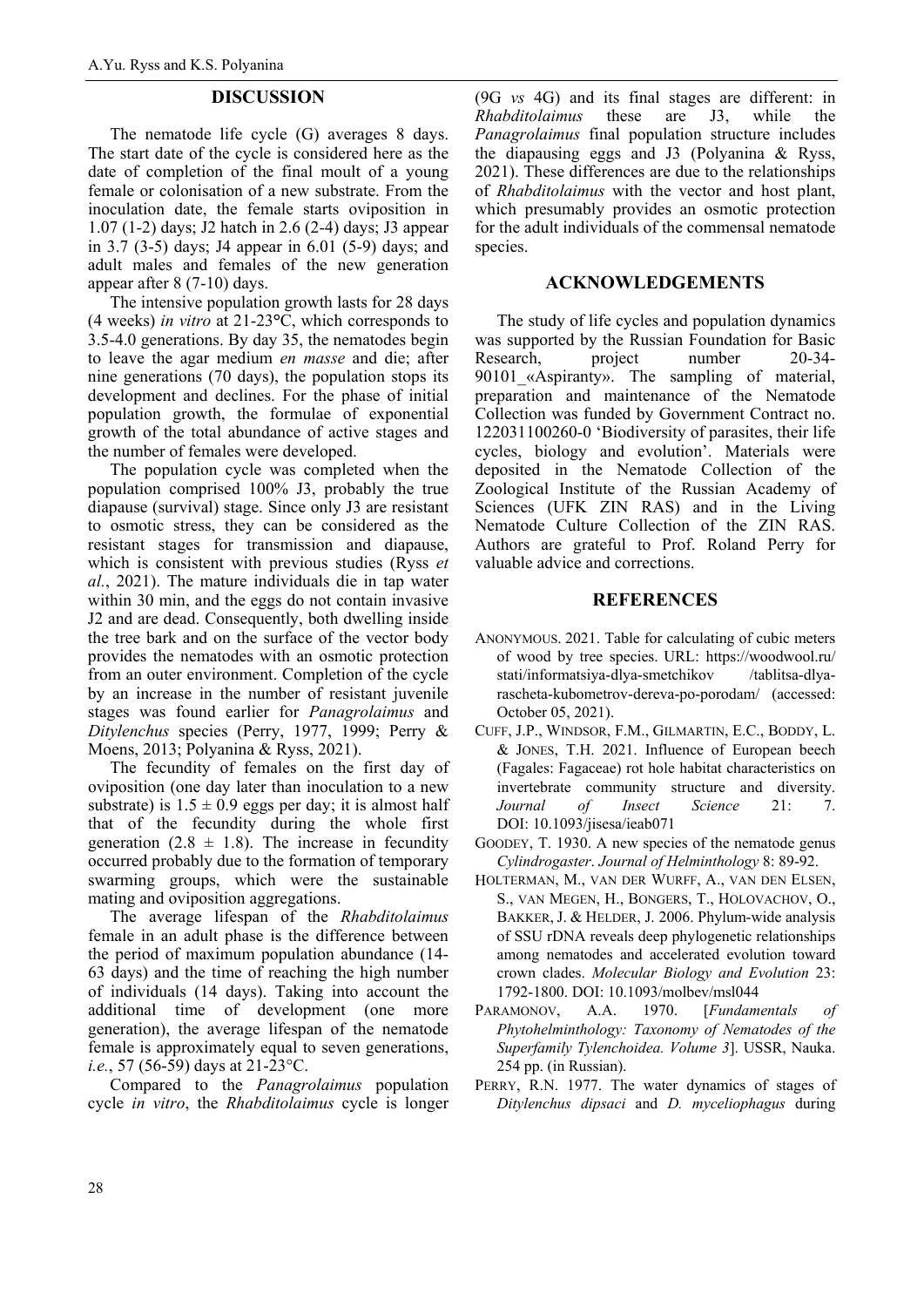desiccation and rehydration. *Parasitology* 75: 45-70. DOI: 10.1017/S0031182000048320

- PERRY, R.N. 1999. Desiccation survival of parasitic nematodes. *Parasitology* 119: 19-30. DOI: 10.1017/S0031182000084626
- PERRY, R.N. & MOENS, M. (Eds). 2013. *Plant Nematology*. UK-USA, CAB International. 536 pp. DOI: 10.1079/9781780641515.0000
- POLYANINA, K.S. & RYSS, A.YU. 2021. Parameters of ontogeny and population dynamics modeling of *Panagrolaimus detritophagus* (Nematoda: Rhabditida) *in vitro*. *Proceedings of the Zoological Institute RAS* 325: 91-98. DOI: 10.31610/trudyzin/2021.325.1.91
- POLYANINA, K.S., MANDELSHTAM, M.Y. & RYSS, A.YU. 2019. Brief review of the associations of xylobiont nematodes with bark beetles (Coleoptera, Curculionidae: Scolytinae). *Entomological Review* 99: 598-614. DOI: 10.1134/S0013873819050038
- RÜHM, W. 1956. Die Nematoden der Ipiden. *Parasitologische Schriftenreihe* 6: 1-435.
- RYSS, A.YU. 2009. [Ways of the parasitism origin in the phytonematodes orders Tylenchida and Aphelenchida]. *Trudy Zoologicheskogo Instituta RAN* 313: 257-272 (in Russian).
- RYSS, A.YU. 2016. [Origin of the nematode plant parasitism and coevolution of plant parasitic nematodes with their hosts and vectors, with special regard to the aphelenchoidid nematodes]. In: *Coevolution of Parasites and Hosts. Trudy Zoologicheskogo Instituta RAN, Volume 320, Supplement 4* (K.V. Galaktionov Ed.). pp. 127-159. Saint Petersburg, Russia, Zoological Institute RAS.
- RYSS, A.YU. 2017A. [The simplest "field" methods for extraction of nematodes from plants, wood, insects and soil with additional description how to keep extracted nematodes alive for a long time]. *Parazitologiya* 51: 57-67 (in Russian).
- RYSS, A.YU. 2017B. A simple express technique to process nematodes for collection slide mounts. *Journal of Nematology* 49: 27-32. DOI: 10.21307/jofnem-2017-043
- RYSS, A.YU. & SUBBOTIN, S.A. 2017. [Coevolution of wood-inhabiting nematodes of the genus *Bursaphelenchus* Fuchs, 1937 with their insect vectors and plant hosts]. *Zhurnal Obshchei Biologii (Biology Bulletin Reviews)* 78: 32-61 (in Russian).
- RYSS, A., POLYANINA, K.S., POPOVICHEV, B.G. & SUBBOTIN, S.A. 2015. Description of *Bursaphelenchus ulmophilus* sp. n. (Nematoda: Parasitaphelenchinae) associated with Dutch elm disease of *Ulmus glabra* Huds. in the Russian North West. *Nematology* 17: 685-703. DOI: 10.1163/15685411-00002902
- RYSS, A.Y., POLYANINA, K.S., ÁLVAREZ-ORTEGA, S. & SUBBOTIN, S.A. 2021. Morphology, development stages and phylogeny of the *Rhabditolaimus ulmi* (Nematoda: Diplogastridae), a phoront of the bark beetle *Scolytus multistriatus* from the elm *Ulmus glabra* Huds. in Northwest Russia. *Journal of Nematology* 53: e2021- 025. DOI: 10.21307/jofnem-2021-025
- SAMBROOK, J., FRITSCH, E.F. & MANIATIS, T. 1989. *Molecular Cloning: a Laboratory Manual (Vols. 1, 2 & 3)*. USA, Cold Spring Harbor Laboratory Press.
- STOKLAND, J.N., SIITONEN, J. & JONSSON, B.G. 2012. *Biodiversity in Dead Wood*. USA, Cambridge University Press. 509 pp.
- SUSOY, V. & HERRMANN, M. 2012. Validation of *Rhabditolaimus* Fuchs, 1914 (Nematoda: Diplogastridae) supported by integrative taxonomic evidence. *Nematology* 14: 595-604. DOI: 10.1163/156854111X617419
- VAN MEGEN, H.H.B., VAN DEN ELSEN, S.J.J., HOLTERMAN, M.H.M., KARSSEN, G., MOOYMAN, P.J.W., BONGERS, A.M.T., HOLOVACHOV, O.V., BAKKER, J. & HELDER, J. 2009. A phylogenetic tree of nematodes based on about 1200 full-length small subunit ribosomal DNA sequences. *Nematology* 11: 927-950. DOI: 10.1163/156854109x456862
- WAINHOUSE, M. & BODDY, L. 2022. Making hollow trees: inoculating living trees with wood-decay fungi for the conservation of threatened taxa  $-$  a guide for conservationists. *Global Ecology and Conservation* 33: e01967. DOI: 10.1016/j.gecco.2021.e01967